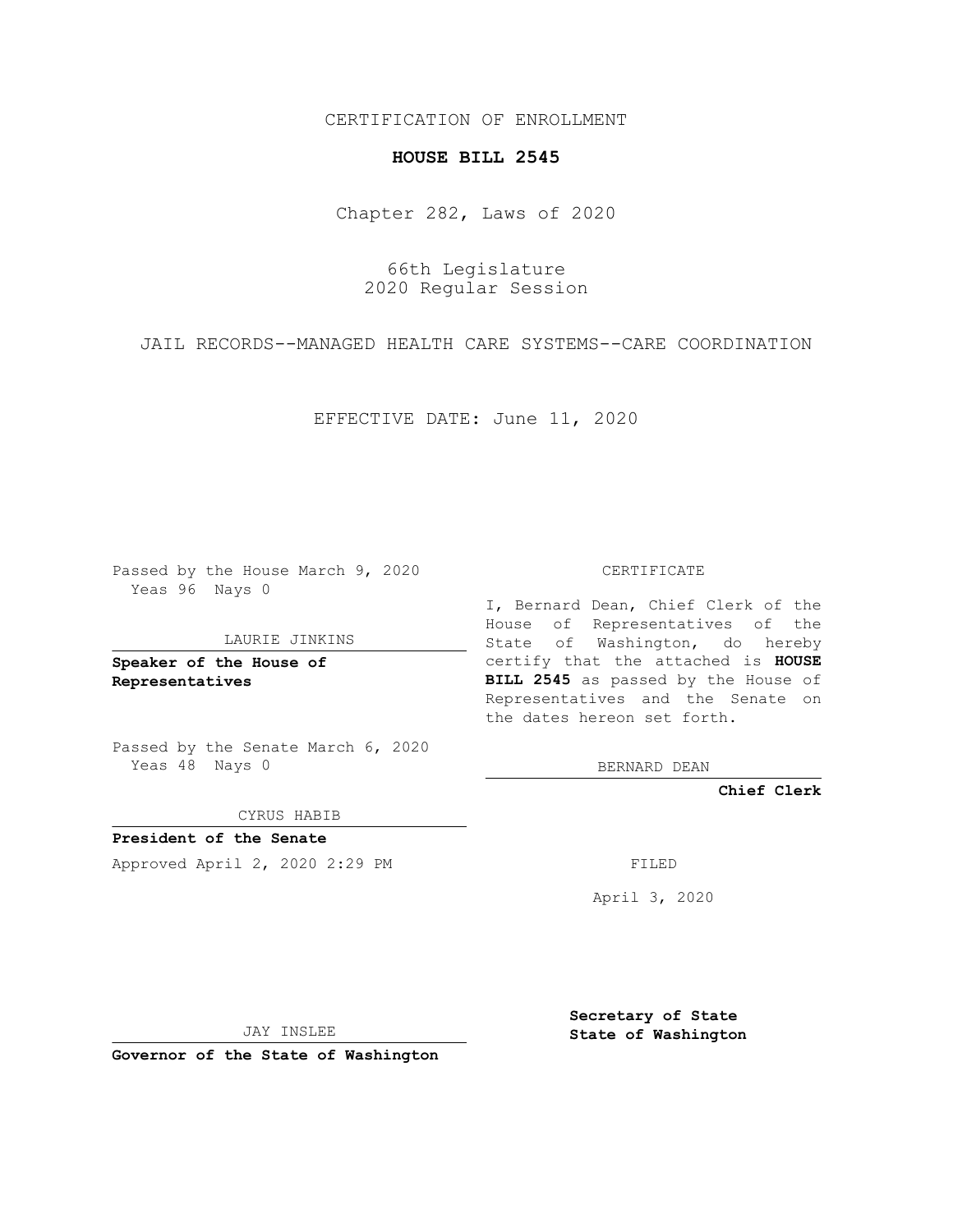#### **HOUSE BILL 2545**

#### AS AMENDED BY THE SENATE

Passed Legislature - 2020 Regular Session

## **State of Washington 66th Legislature 2020 Regular Session**

**By** Representatives Davis, Klippert, Goodman, Robinson, Macri, Griffey, Cody, Sutherland, Graham, Pellicciotti, Leavitt, and Ormsby

Read first time 01/15/20. Referred to Committee on Public Safety.

1 AN ACT Relating to making jail records available to managed 2 health care systems; and amending RCW 70.48.100.

3 BE IT ENACTED BY THE LEGISLATURE OF THE STATE OF WASHINGTON:

4 **Sec. 1.** RCW 70.48.100 and 2016 c 154 s 6 are each amended to 5 read as follows:

 (1) A department of corrections or chief law enforcement officer responsible for the operation of a jail shall maintain a jail register, open to the public, into which shall be entered in a timely 9 basis:

10 (a) The name of each person confined in the jail with the hour, 11 date and cause of the confinement; and

12 (b) The hour, date and manner of each person's discharge.

13 (2) Except as provided in subsections (3) and (4) of this 14 section, the records of a person confined in jail shall be held in 15 confidence and shall be made available only to criminal justice 16 agencies as defined in RCW 43.43.705; or

17 (a) For use in inspections made pursuant to RCW 70.48.070;

18 (b) In jail certification proceedings;

19 (c) For use in court proceedings upon the written order of the 20 court in which the proceedings are conducted;

21 (d) To the Washington association of sheriffs and police chiefs;

p. 1 HB 2545.SL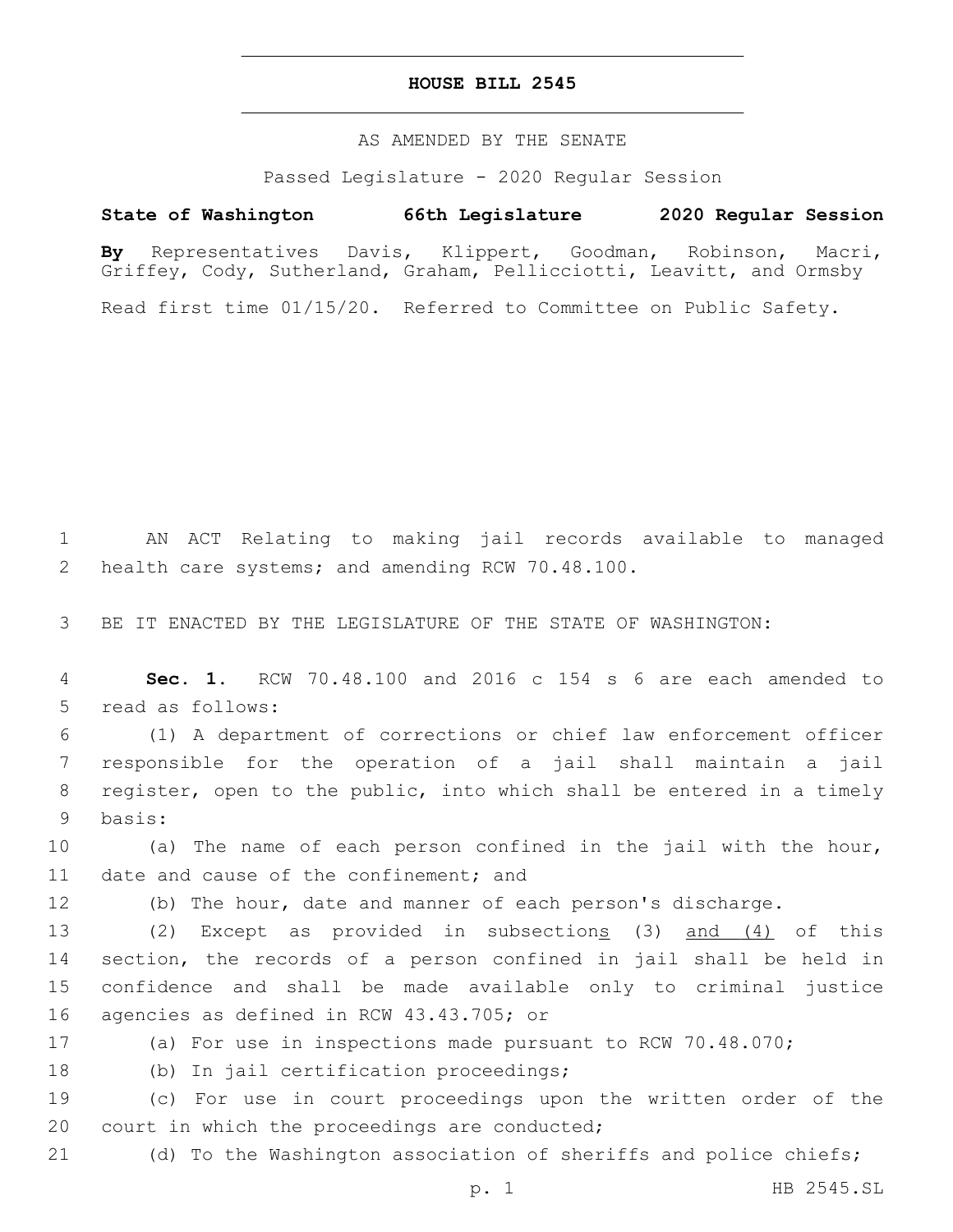(e) To the Washington institute for public policy, research and data analysis division of the department of social and health services, higher education institutions of Washington state, Washington state health care authority, state auditor's office, caseload forecast council, office of financial management, or the successor entities of these organizations, for the purpose of research in the public interest. Data disclosed for research purposes 8 must comply with relevant state and federal statutes;

 (f) To federal, state, or local agencies to determine eligibility 10 for services such as medical, mental health, chemical dependency treatment, or veterans' services, and to allow for the provision of treatment to inmates during their stay or after release. Records disclosed for eligibility determination or treatment services must be held in confidence by the receiving agency, and the receiving agency must comply with all relevant state and federal statutes regarding 16 the privacy of the disclosed records; or

(g) Upon the written permission of the person.

 (3) The records of a person confined in jail may be made available to a managed health care system, including managed care organizations and behavioral health administrative services 21 organizations as defined in RCW 71.24.025, for the purpose of care 22 coordination activities. The receiving system or organization must hold records in confidence and comply with all relevant state and federal statutes regarding privacy of disclosed records.

 (4)(a) Law enforcement may use booking photographs of a person arrested or confined in a local or state penal institution to assist 27 them in conducting investigations of crimes.

 (b) Photographs and information concerning a person convicted of a sex offense as defined in RCW 9.94A.030 may be disseminated as provided in RCW 4.24.550, 9A.44.130, 9A.44.140, 10.01.200, 43.43.540, 43.43.745, 46.20.187, 70.48.470, 72.09.330, and section 401, chapter 32 3, Laws of 1990.

 $(1+4)$ ) (5) Any jail that provides inmate records in accordance 34 with subsection (2) or (3) of this section is not responsible for any unlawful secondary dissemination of the provided inmate records.

(6) For purposes of this section:

 (a) "Managed care organization" and "behavioral health administrative services organization" have the same meaning as in RCW 71.24.025.